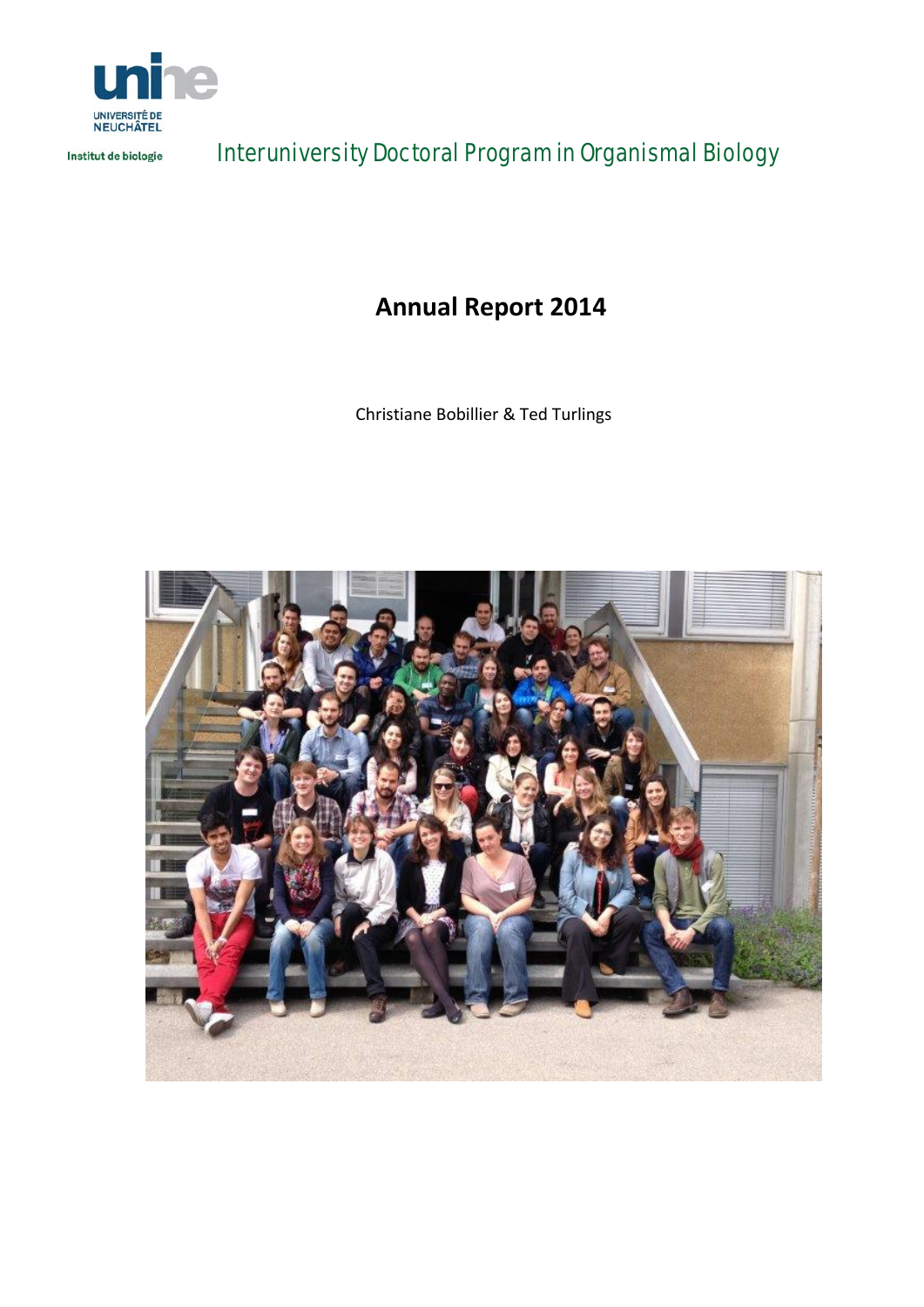At last count (end of December 2014), 85 PhD students were registered in the doctoral program. This year 10 PhD students received their doctoral degree. The average duration of their doctoral thesis was 3 years and 10 months.

22 courses or workshops were offered (see Table), which were attended by a total of 541 participants (76 % PhD students, 20 % post-docs or researchers, 4 % master students). Of the participants 30 % were from the University of Neuchâtel, 16 % from Bern and Fribourg, 20 % from Geneva and Lausanne, and 34 % from the other partner institutions (University of Zürich, ETH Zürich, Agroscope, etc.) and foreign institutions. Most of the courses were evaluated by the students, as indicated in the last column of the below table (highest possible note is 4.0). The results from the evaluations were sent to the course instructors and the information will be used for the selection and improvement of future courses.

| Activities 2014                                                                                                                                                               | Dates (2014)          | Duration [days] | <b>Speakers</b>                                                                                                                                                                                                                   | Participants [m] | redit points | $\pm$<br>Appreciation<br>Imin 1. max 4 |
|-------------------------------------------------------------------------------------------------------------------------------------------------------------------------------|-----------------------|-----------------|-----------------------------------------------------------------------------------------------------------------------------------------------------------------------------------------------------------------------------------|------------------|--------------|----------------------------------------|
| <b>Communication activities</b>                                                                                                                                               |                       |                 |                                                                                                                                                                                                                                   |                  |              |                                        |
| Making the most out of my<br>research - a hands on<br>workshop (Murten) in<br>collaboration with the Forum<br>for Genetic Research of the<br><b>Swiss Academy of Sciences</b> | 23-24.06              | 2               | P. Matthias (SCNAT, Bern), H. Müller<br>(Uni Basel & Swiss Federal Institute of<br>Intellectual Property), S. Emler<br>(SmartGene, Zug), Daniel Kraus (Uni<br>Neuchatel & Umbricht Attorneys at Law),<br>R. Flükiger (Uni Geneva) | 38               | 1.0          | 3.6                                    |
| Effective public speaking                                                                                                                                                     | 16.10                 | 1               | M.L. Goldschmid (consultant)                                                                                                                                                                                                      | 12               | 1.0          | 3.8                                    |
| Scientific writing clinic - $a$<br>joint course with CUSO<br><b>Ecology and Evolution</b>                                                                                     | 17.10, 14.11,<br>5.12 | 3               | M. Matter (HEG Fribourg), Jeannette<br>Regan (ZUW Uni Bern)                                                                                                                                                                       | 12               | 2.0          | 3.9                                    |
| Introduction to<br>chromatography and mass<br>spectrometry for biologists                                                                                                     | $5 - 6.11$            | $\overline{2}$  | Gaëtan Glauser (Uni Neuchâtel), Armelle<br>Vallat (Uni Neuchâtel)                                                                                                                                                                 | 12               | 1.0          | 3.4                                    |
| Valorisation of research<br>through the web 2.0                                                                                                                               | 18.11                 | $\mathbf{1}$    | Charles Andrès (Uni Neuchâtel)                                                                                                                                                                                                    | 6                | 0.5          | 3.6                                    |
| Write a review, write now!                                                                                                                                                    | 26.11                 | 0.5             | Ph. Mayer, science-textflow, Winterthur                                                                                                                                                                                           | 14               | 0.5          | 3.4                                    |

Table: Activities of the doctoral program year 2014

| <b>Research tools</b>                                                                                                                                                                                 |            |     |                                                                                                                                                                                                                                                  |    |     |     |
|-------------------------------------------------------------------------------------------------------------------------------------------------------------------------------------------------------|------------|-----|--------------------------------------------------------------------------------------------------------------------------------------------------------------------------------------------------------------------------------------------------|----|-----|-----|
| Analysis of whole-genome<br>sequence data: assessment of<br>polymorphisms of individual<br>and pooled samples, and<br>genome-wide association<br>study - a joint course with<br><b>CUSO</b> StarOmics | 17-20.02   | 4   | R. Kofler (Verterinärmedizinische<br>Universität Wien, Austria), Z. Kutalik<br>(Uni Lausanne), A. Platzer (Gregor-<br>Mendel Institut of molecular plant<br>biology, Wien, Austria)                                                              | 21 | 2.0 | 3.5 |
| Introduction to plant<br>metabolomics                                                                                                                                                                 | $6 - 7.03$ | 2   | J.-L. Wolfender (Uni Genève), S. Rudaz<br>(Uni Genève), J. Boccard (Uni Genève),<br>G. Glauser (Uni Neuchâtel)                                                                                                                                   | 22 | 1.0 | 3.5 |
| Scanning electronic<br>microscopy (SEM)                                                                                                                                                               | 7 & 9.04   | 1.5 | M. Vlimant (Uni Neuchâtel), M. Jacquet<br>(Uni Neuchâtel)                                                                                                                                                                                        | 7  | 1.0 | 3.7 |
| Methods in animal<br>communication research -<br>calls, facial expressions,<br>gestures                                                                                                               | $5 - 6.05$ | 2   | K. Hammerschmidt (German Primate Centre,<br>Göttingen, D), D. Reby (Uni Sussex, U.K.), S.<br>Townsend (Uni Zurich), B. Waller (Uni<br>Portsmouth, U.K.), Z. Clay (Uni Neuchatel),<br>E. Genty (Uni Neuchatel), K. Zuberbühler<br>(Uni Neuchatel) | 35 | 1.0 | 3.5 |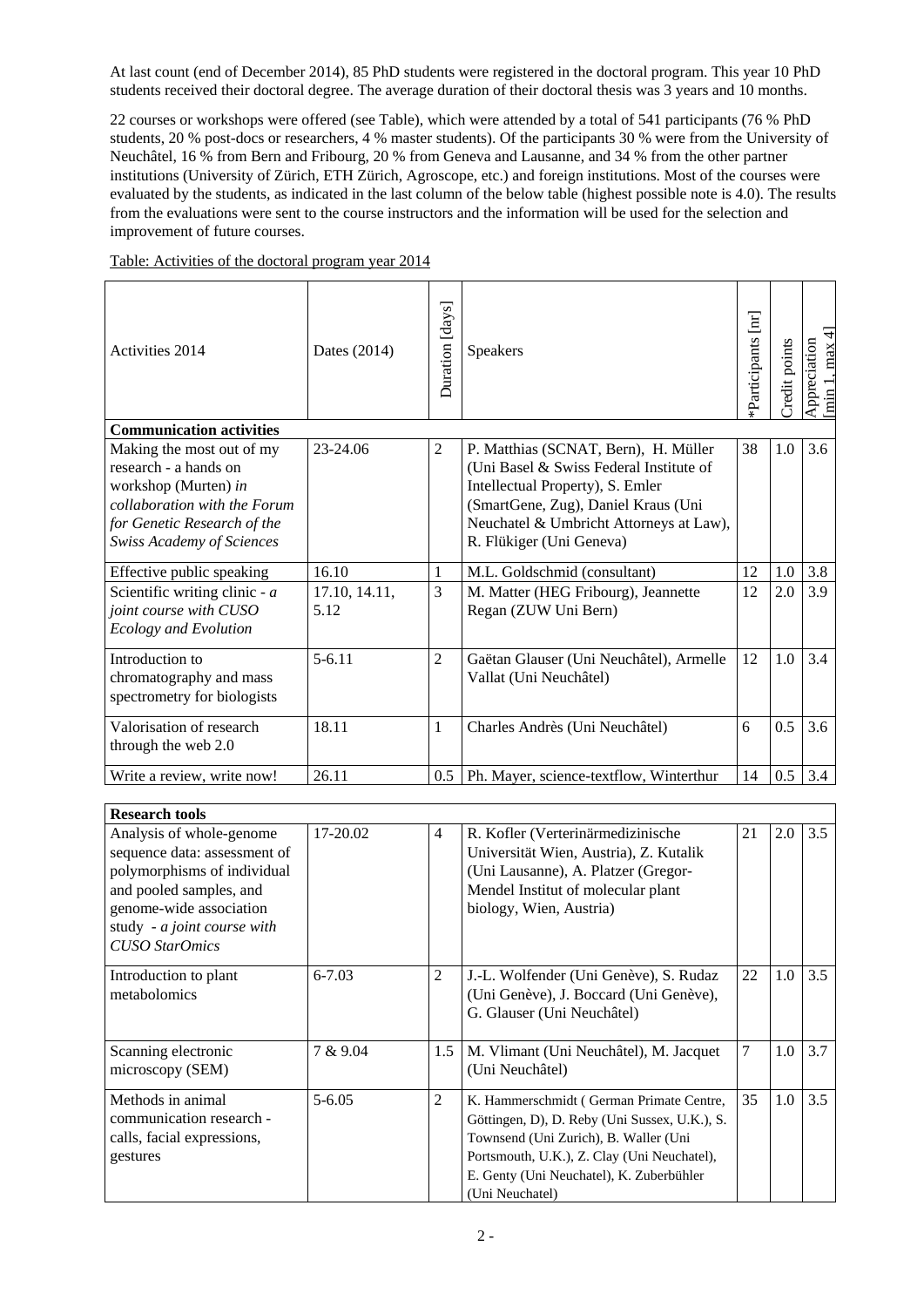| Scanning electronic<br>microscopy (SEM) $2nd$ session                                                                                                                    | 19 & 21.05 | 1.5            | M. Vlimant (Uni Neuchâtel), A.<br>Vernudachi (Uni Neuchâtel)                                                                                                                                                  | 7  | 1.0 | 3.7    |
|--------------------------------------------------------------------------------------------------------------------------------------------------------------------------|------------|----------------|---------------------------------------------------------------------------------------------------------------------------------------------------------------------------------------------------------------|----|-----|--------|
| Field course in environmental<br>microbiology (Val Piora,<br>Ticino) a joint activity with<br><b>CUSO</b> Microbial sciences                                             | 13-18.07   | 5              | P. Junier (Uni Neuchâtel), J. Pernthaler (Uni<br>Zurich), X. Perret (Uni Geneva), F. Schreiber<br>(ETH and EAWAG), M. Tonolla (Uni Geneva<br>and Dipartimento della sanità, Ticino), J. Zopfi<br>(Uni Basel), | 10 | 2.0 | $\sim$ |
| An introduction to R - Module<br>1 - Swiss institute in statistical<br>genetics (Lausanne) - in coll.<br>with CUSO Ecology and<br>Evolution                              | 26-29.08   | $\overline{4}$ | J. Goudet (Uni Lausanne)                                                                                                                                                                                      | 38 | 2.0 | 3.7    |
| Population genetic data<br>analysis - Module 2 - Swiss<br>institute in statistical genetics<br>(Lausanne) - in coll. with<br><b>CUSO</b> Ecology and Evolution           | $1 - 3.09$ | 2.5            | J. Goudet (Uni Lausanne), Bruce Weir<br>(University Washington, USA                                                                                                                                           | 38 | 1.5 | 3.5    |
| Elements of R for genetics and<br>bioinformatics - Module 3 -<br>Swiss institute in statistical<br>genetics (Lausanne) - in coll.<br>with CUSO Ecology and<br>Evolution  | $3 - 5.09$ | 2.5            | Thomas Lumley (University Auckland,<br>New Zealand), Kenneth Rice, (University<br>Washington, USA)                                                                                                            | 34 | 1.5 | 3.9    |
| Quantitative genetics -<br>Module 4 - Swiss institute in<br>statistical genetics (Lausanne)<br>- in coll. with CUSO Ecology<br>and Evolution                             | 8-10.09    | 2.5            | William M. Muir (University Purdue,<br>USA), J.Bruce Walsh, (University<br>Arozina, USA)                                                                                                                      | 48 | 1.5 | 3.8    |
| Mixed models in quantitative<br>genetics - Module 5 - Swiss<br>institute in statistical genetics<br>genetics (Lausanne) - in coll.<br>with CUSO Ecology and<br>Evolution | 10-12.09   | 2.5            | William M. Muir (University Purdue,<br>USA), J.Bruce Walsh, (University<br>Arozina, USA)                                                                                                                      | 26 | 1.5 | 3.8    |
| Introduction to<br>chromatography and mass<br>spectrometry for biologists                                                                                                | $5 - 6.11$ | 1.0            | Gaëtan Glauser, (University of<br>Neuchâtel), Armelle Vallat (University of<br>Neuchâtel)                                                                                                                     | 12 | 1   | 3.4    |

| <b>Scientific topics</b>                                                                                                                               |            |     |                                                                                                                                                                                                                                                                      |    |                   |     |
|--------------------------------------------------------------------------------------------------------------------------------------------------------|------------|-----|----------------------------------------------------------------------------------------------------------------------------------------------------------------------------------------------------------------------------------------------------------------------|----|-------------------|-----|
| Use of microbes in the<br>conservation and restoration<br>of art objects - $a$ joint<br>symposium with CUSO<br><b>StarOmics</b>                        | 20.01      |     | F. Cappitelli (Università degli Studi di Milano<br>Italy), J.-F. Loubière (Amonit, France), E.<br>Joseph (Uni Neuchâtel)                                                                                                                                             | 7  | 0.5               | 3.6 |
| Fundamental and applied<br>protistology                                                                                                                | 15-16.04   | 1.5 | F. W. Spiegel (Uni Arkansas, USA), D.J.G.<br>Lahr (Uni São Paulo, Brazil), S. Gray (Uni<br>Fribourg), J. Pawlowski (Uni Geneva), T.<br>Posch (Uni Zurich), F. Altermatt (EAWAG,<br>Dübendorf), E. Lara (Uni Neuchâtel)                                               | 21 | 0.5<br>1.0<br>1.5 | 3.8 |
| Workshop on cooperation and<br>cognition $-a$ <i>joint activity</i><br>with SNF ProDoc program on<br>"Proximate and ultimate"<br>causes of cooperation | $2 - 3.06$ | 2   | Sarah Brosnan (Georgia state Uni USA), Peter<br>Hammerstein (Humboldt-Uni, D), Katie<br>McAuliffe (Yale Uni, USA), Alicia Melis<br>(Warwick Business School, UK), Arnon<br>Lotem (Tel-Aviv Uni, Israel), Rui Oliveira<br>(ISPA Lisbon, P), Markus Wild (Uni Basel) F | 32 | 1.0               | 3.7 |